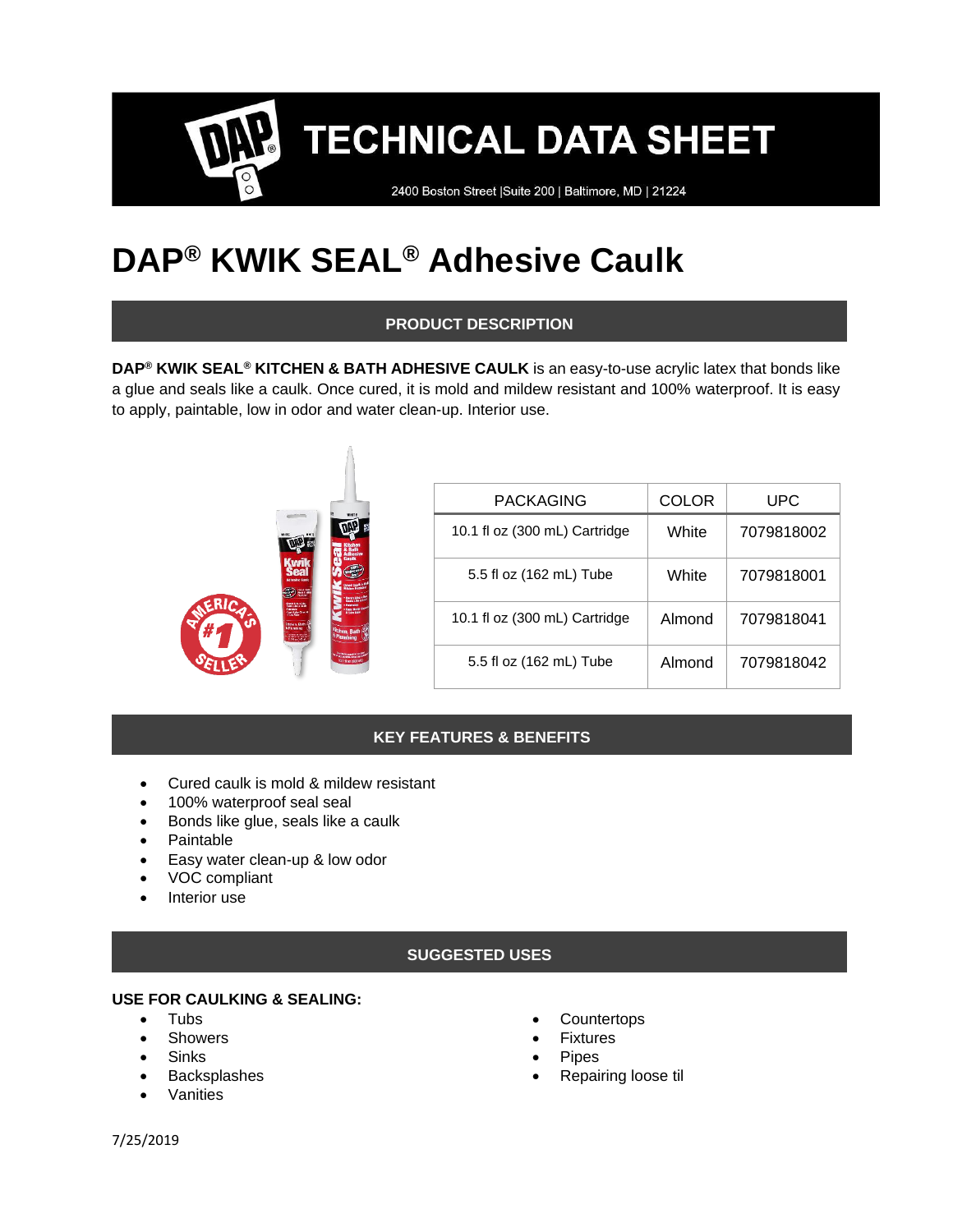2400 Boston Street | Suite 200 | Baltimore, MD | 21224

#### **ADHERES TO:**

- Wood: painted & unpainted
- Ceramic
- **Porcelain**
- Glass
- Most metals
- Most plastics
- **Drywall**
- Plaster
- **Brick**
- **Stone**
- Most common building materials

#### **FOR BEST RESULTS**

- Apply in temperatures above 40ºF.
- Not for continuous underwater use, high temperature surfaces or surface defects.
- Joint size should not exceed 3/8" wide x 3/8" deep. If joint depth exceeds 3/8", use backer rod material.
- **Wait 24 hours before exposing to water.**
- Store caulk away from extreme heat or cold.

### **APPLICATION**

#### **Surface Preparation**

Surface must be clean, dry, structurally sound and free of all old caulk, dirt and other foreign material. Rubbing alcohol /Isopropyl alcohol is recommended for removing soap film and soil.

#### **Product Application**

- 1. If using the squeeze tube, remove cap.
- 2. Cut nozzle at  $45^{\circ}$  angle to desired bead size.
- 3. If using the cartridge, load into caulk gun.
- 4. Fill gap or joint with caulk.
- 5. If necessary, tool or smooth the bead of caulk with a finishing tool before caulk skins over.
- 6. Clean up excess wet caulk with a damp sponge before it skins over. Excess dried caulk must be cut or scraped away. Clean hands and tools with warm water and soap.
- 7. Allow caulk to dry at least 2 hours (longer in cool or humid conditions) before painting with latex or oil-based paints.
- **8. Wait 24 hours before exposing to water.**
- 9. Reseal container for storage and reuse.

#### **TYPICAL PHYSICAL & CHEMICAL PROPERTIES**

| <b>Typical Uncured Physical Properties</b> |                         |
|--------------------------------------------|-------------------------|
| Appearance/Consistency                     | Gunnable, non-sag paste |
| <b>Base Polymer</b>                        | Acrylic latex copolymer |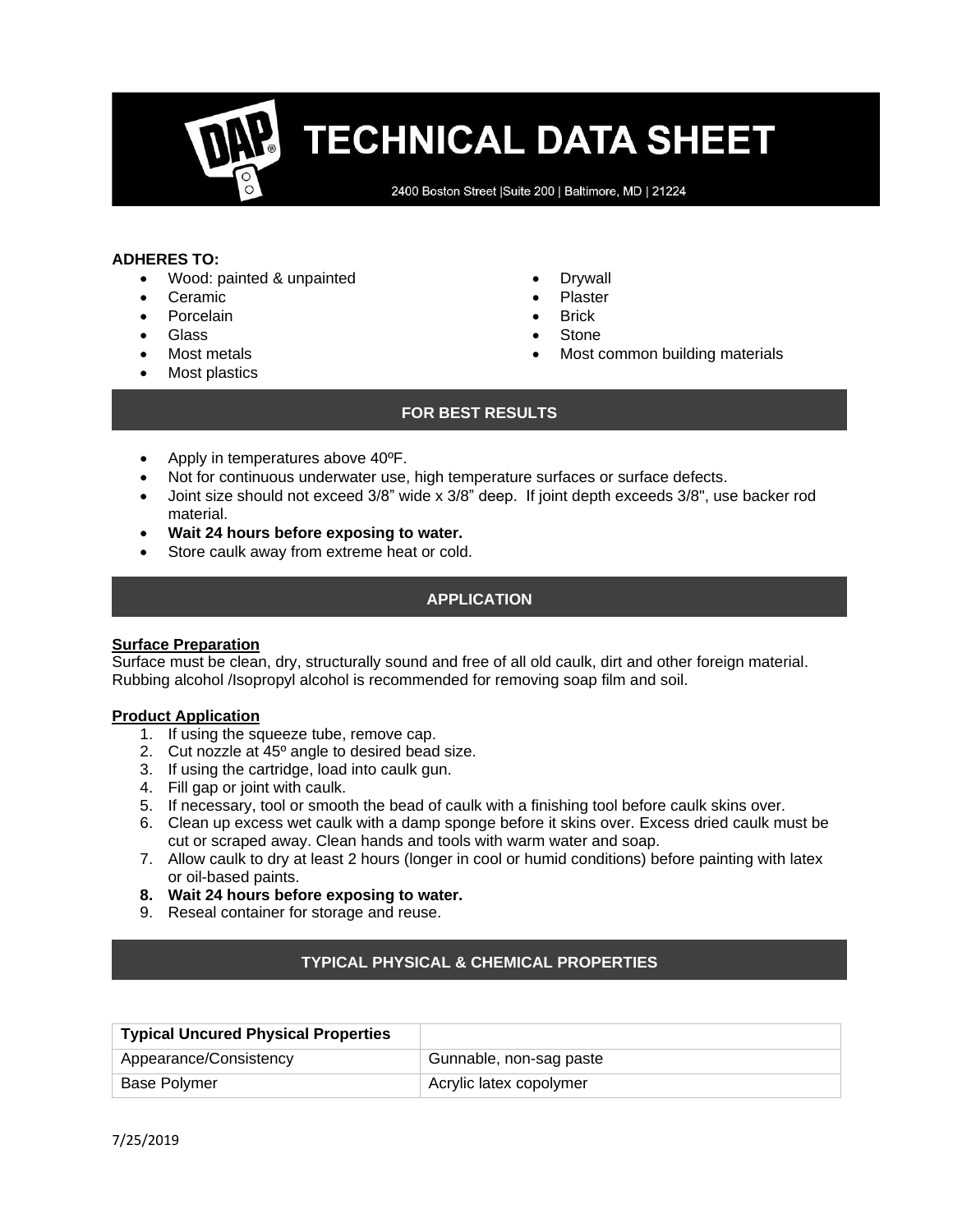2400 Boston Street | Suite 200 | Baltimore, MD | 21224

| Filler                                      | Calcium carbonate                                                                                       |
|---------------------------------------------|---------------------------------------------------------------------------------------------------------|
| Volatile                                    | Water                                                                                                   |
| Weight % Solids                             | 78%                                                                                                     |
| Density (lbs per gallon)                    | 12.7                                                                                                    |
| Odor                                        | Very mild                                                                                               |
| Clean Up                                    | Water                                                                                                   |
| <b>Flash Point</b>                          | $>212$ <sup>o</sup> F                                                                                   |
| Freeze Thaw Stability (ASTM C1183)          | Passes 5 Cycles                                                                                         |
| <b>Shelf Life</b>                           | 12 months                                                                                               |
| Coverage                                    | 10.1 fl oz: 55 linear feet at a 3/16" diameter bead<br>5.5 fl oz: 30 linear feet at 3/16" diameter bead |
|                                             |                                                                                                         |
| <b>Typical Application Properties</b>       |                                                                                                         |
| <b>Application Temperature Range</b>        | 40°F to 100°F                                                                                           |
| Tooling Time (Working Time)                 | 10 minutes                                                                                              |
| <b>Tack Free Time</b>                       | 30 minutes                                                                                              |
| Full Dry Through                            | 24 hours                                                                                                |
| <b>Return to Service Time</b>               | 24 hours                                                                                                |
| Vertical Sag (ASTM D2202)                   | 0.05"                                                                                                   |
|                                             |                                                                                                         |
| <b>Typical Cured Performance Properties</b> |                                                                                                         |
| Service Temperature Range                   | $-20^{\circ}$ F to 150 $^{\circ}$ F                                                                     |
| Water Ready Time                            | 24 hours                                                                                                |
| Paint Ready Time                            | 2 hours                                                                                                 |
| <b>Mildew Resistance</b>                    | Cured caulk is mold & mildew resistant                                                                  |

## **CLEAN UP & STORAGE**

Clean up excess wet caulk with a damp sponge before it skins over. Excess dried caulk must be cut or scraped away. Clean hands and tools with warm water and soap. Store container in a cool, dry place away from extreme heat or cold.

## **SAFETY**

See product label or Safety Data Sheet (SDS) for health and safety information. You can request a SDS by visiting our website at dap.com or calling 888-DAP-TIPS.